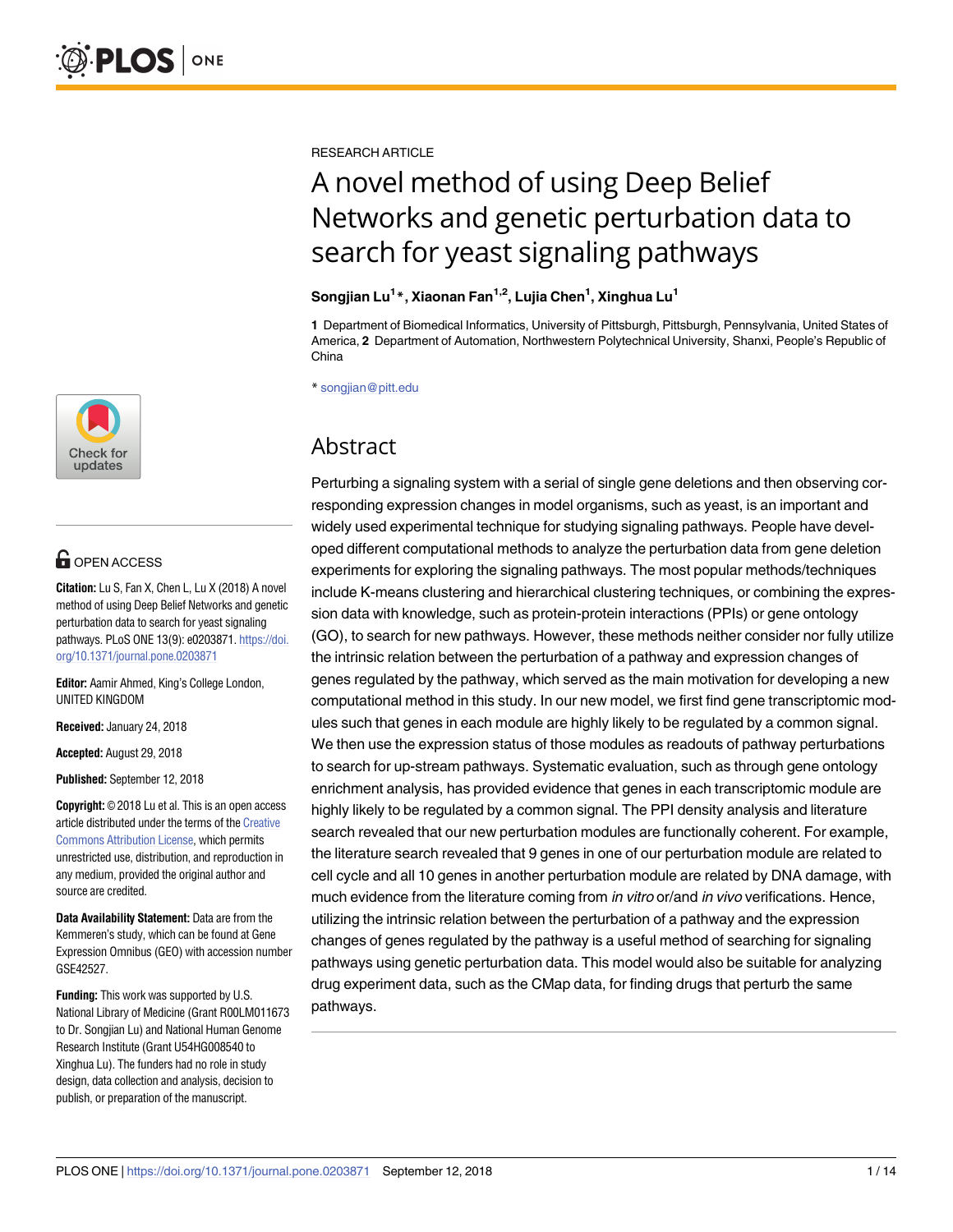

**Competing interests:** The authors have declared that no competing interests exist.

#### **Background**

Understanding cellular signaling pathway systems is one of the major tasks those in the systems biology field undertake [1]. Many important cell activities, such as proliferation and apoptosis, can be regulated by signaling pathways that accept signals from the surface of cells, where the pathways regulate cell activities by adjusting the expression levels of corresponding down-stream genes. Hence, the study of pathways can help us to understand the mechanism of diseases, such as cancer, that are caused by genetic problems [2, 3].

One well established technology that can be used to study the cell signaling system is genetic perturbation experiments, i.e., observing cell expression profile changes by deleting proteincoding genes in model organisms, such as yeast. For example, Hughes et al. performed a pioneering study of yeast (*Saccharomyces cerevisiae*) signaling systems by generating and studying genome-wide mRNA expression profiles with the deletion of 276 protein-coding genes [4]. Very recently, Kemmeren et al. generated a new data set with the mRNA expression profiles of 1484 deletion mutations of protein-coding genes for the study of yeast regulatory systems [5]. This type of experiment has generated a large amount of expression data  $[4-6]$  that provides opportunities for studying the signaling system using computational methods.

One group of popular computational methods is clustering based, such as the hierarchical or k-means clustering. The basic idea is that if two genes have similar expression profiles across all samples or the deletions of two genes have similar genome-wide expression profiles, then these two genes are functionally related. Kemmeren et al. used hierarchical clustering to study the expression data and found that if genes are in the sample protein complex or the same pathway, then genome-wide expression profiles of deletions of these genes were significantly similar [5]. There are some other works  $[7-11]$  that combined expression data with other knowledge or techniques to search for or study signaling pathways. For example, Steffen et al. combined gene expression data, protein-protein interaction network, and k-mean algorithm to search for sub-network [9]. Their basic idea was that genes in a sub-network were more likely to belong to a pathway if they were in one cluster obtained from clustering the expression data. Zhao et al. applied expression profile and mutual exclusivity to find pathways related to cancer development  $[10]$ . They thought that if mutations of genes were mutually exclusive among tumors, and furthermore, gene expressions of those genes were also similar across all tumors, then those genes were likely to be on the same pathway. In a summary, the purpose of using expression data in previous works was similar, i.e., genes in a pathway should have similar expression profiles across all samples or expressed genes.

Our major motivation for proposing a new computational model to search for signaling pathways in this work is that (to our best knowledge) previous methods did not consider or not fully utilize the intrinsic relation between the perturbation of a pathway and expression changes of genes regulated by the pathway. It is obvious that if a deletion perturbs a pathway, i.e., a gene/protein in a pathway has been deleted, then expression levels of genes regulated by the pathway should change significantly. However, when we measure those expression changes, certain random perturbations, such as the variance of the microarray products and the impact of artificial factors in the experiments, are hard to avoid. For example, researchers may have noticed expression differences of genes among wild-type or control samples. People may also have found that in many data sets, even the deletion of the same gene in two samples under the same condition, the significantly changed genes in the two samples were quite different. So in the expression data resulted from the deletion of a gene in a pathway, besides the genes regulated by the pathway, some other random genes may also be differentially expressed. If we used genome-wide expression profiles to study the relations between deleted genes using some traditional methods, such as the hierarchical or k-means clustering, those random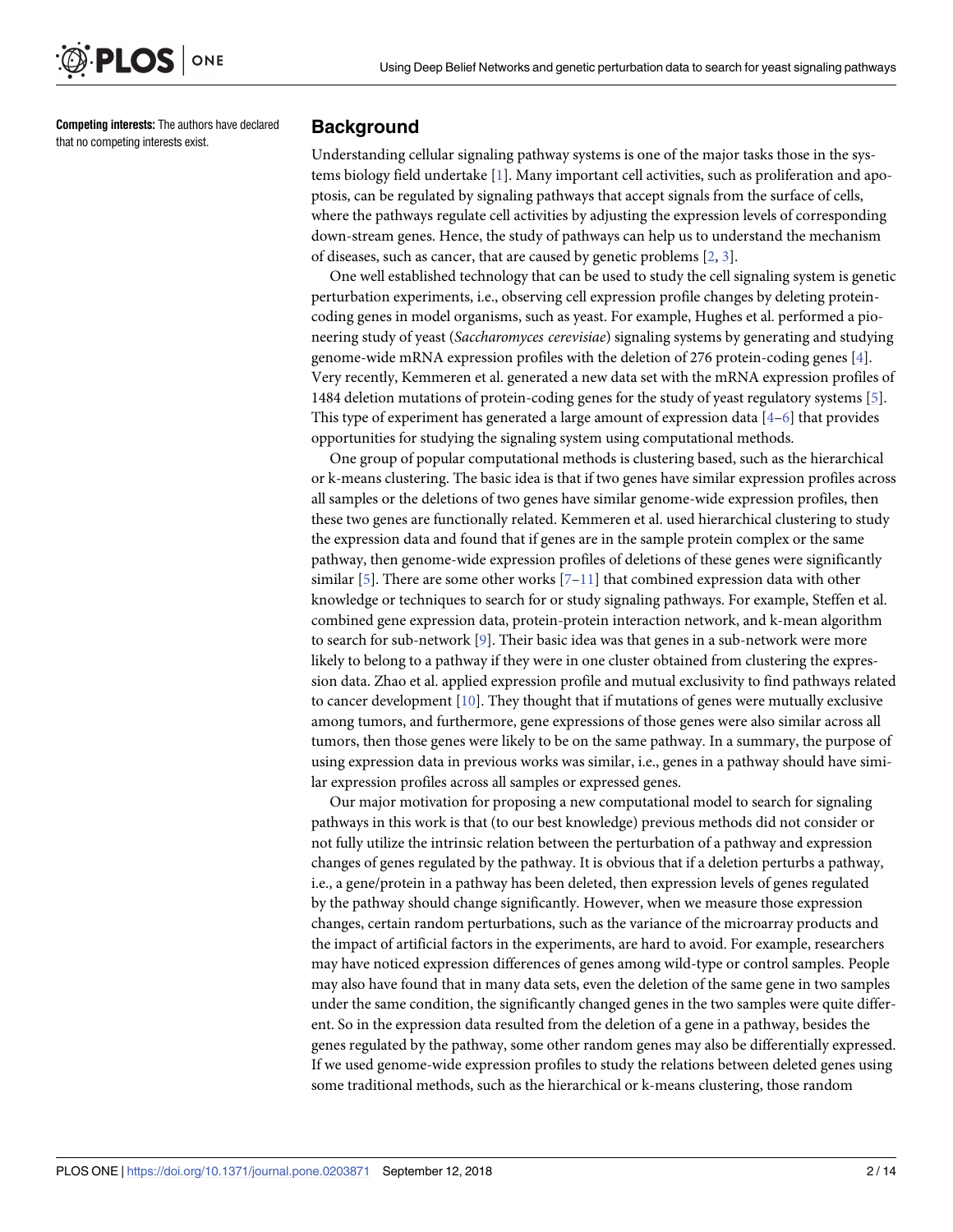perturbations would cause problems as expression of a large number of genes not regulated by the pathway also make contribution in those clustering methods. In this project, in order to reduce above problems, we first search for gene modules, called transcriptomic modules, such that genes in each transcriptomic module are highly likely to be regulated by a common pathway. We then use the expression status of each transcriptomic module as a readout of pathway perturbations to search for an up-stream perturbation module such that genes in the perturbation module come from the same pathway. *The random perturbations should be greatly reduced if we only consider the expression changes of genes regulated by each pathway respectively when we search for up-stream perturbation modules*.

We use a deep learning technique called deep belief network (DNB) [12, 13] to search for transcriptomic modules as it can learn the hierarchical structure that exists within the differentially expressed genes of the perturbation data. The DBN is a machine learning technique that was originally developed for image processing, such as face recognition. A DBN may have one visible layer and multiple hidden layers. When a DBN is applied for face recognition, its nodes in the first, second, and third hidden layers can group pixels that make edges (line, curve segments, etc.), components (eye, nose, mouse etc.), and faces together, respectively [14, 15], i.e., it can learn the hierarchical structure that exists within the input data. In the cascade structure of a pathway system, a gene/protein in up-stream usually controls more genes (gene expressions) than a gene in down-stream does. However genes controlled by different genes along the same pathway should have a hierarchical structure. We use DBN to learn this hierarchical structure and to search for down-stream transcriptomic modules such that genes in each transcriptomic module are commonly regulated by one signaling pathway. The major difference of using DBN and other clustering methods, such as hierarchical clustering or k-means method, is that the DBN is finding gene modules such that genes in each module are co-differentially expressed in a number of samples that are statistically significant while the hierarchical clustering and k-means method are searching for genes with similar expression values in all samples. So for the hierarchical clustering and k-means method, expression values of genes in samples that do not have the significant expression changes of those genes also affect the clustering results. As the lengths of pathways are usually not very long, in the perturbation data set, genes regulated by each signaling pathway should not be co-differentially expressed in many samples. Using DBN is a better way to find genes regulated by each pathway as genes regulated by each pathway were only co-differentially expressed in a very small number of perturbed samples.

Our paper is organized as follows. After the introduction section, we introduce the methods of our model in detail. We then introduce the results, including evaluation. Finally, we present our conclusions.

#### **Methods**

#### **Data collection and preprocessing**

We collected the gene expression data of 1484 samples [5], where each sample is the mRNA expression profile of the deletion of one protein-coding gene in *Saccharomyces cerevisiae*. Each profile includes expression level in the form of standard deviation, average transcription level changes (fold changes) in the mutant relative to 428 WTs, and *p*-values. In the preprocessing step, we used the setting of the paper [5] to find what genes were differently expressed under the deletion, i.e. a gene was considered to be differently expressed if its fold change was at least 1.7 and the *p*-value was less than 0.05. After the preprocessing, we obtained a 0/1 matrix such that each row is for a measured gene and each column for a sample (perturbed gene); a value 1 represented that a gene was differently expressed in a sample; otherwise the value was set to 0.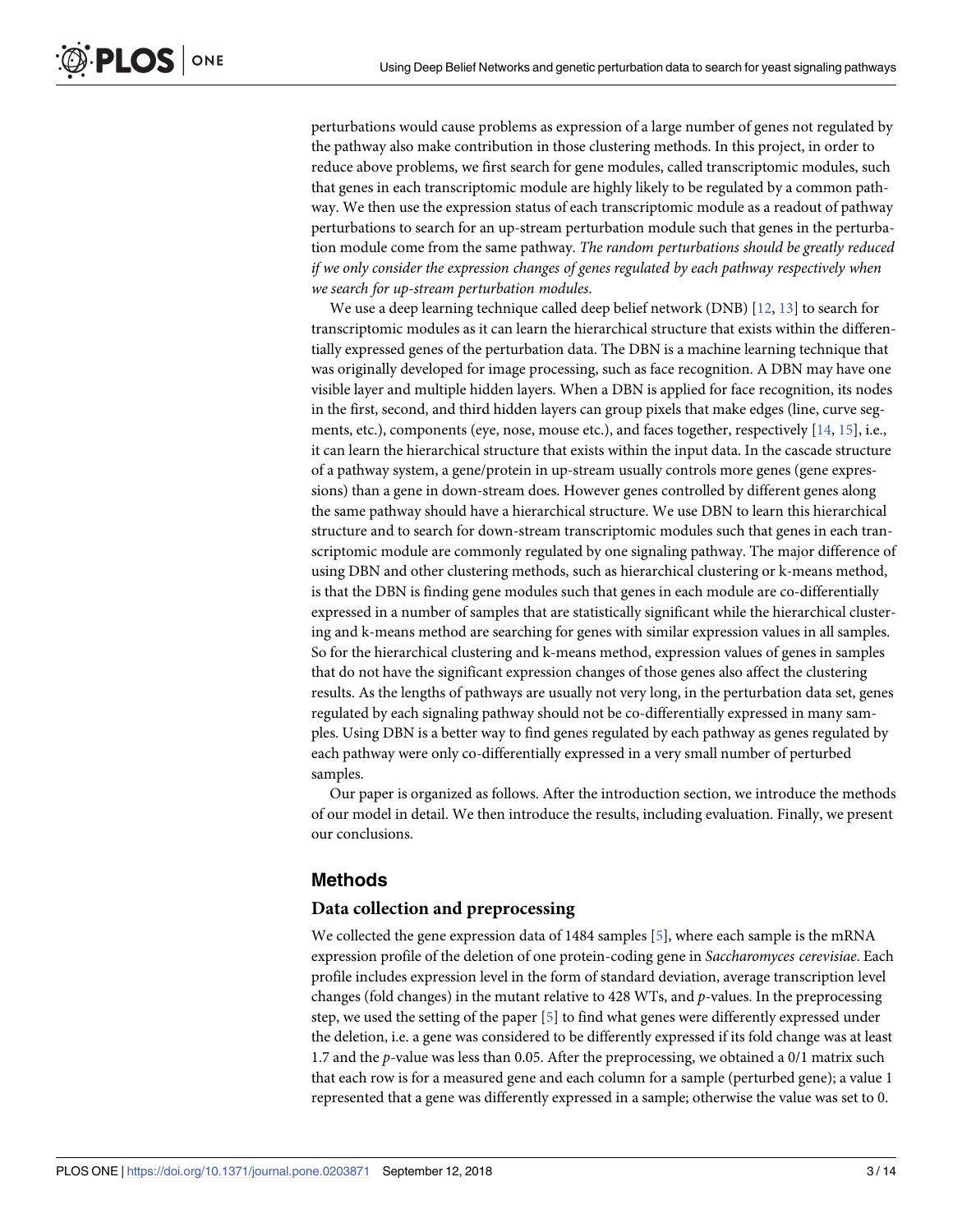This 0/1 matrix was used to train the Deep Belief Network (DBN). The 0/1 matrix depends on the threshold setting, which may lead to the change of trained DBN. However, if a method is stable, the results should not change too much for a little change of threshold setting. We have tested to use a fold change cutoff of 1.75 and 1.65 to make 0/1 matrices, respectively. We found that the results of DBN from 0/1 matrices of different fold change cutoffs were very similar, which provides evidence that the DBN model is quite s. Note: when the DBN program loads this 0/1 matrix, the number of nodes in the visible layer is set as the number of measured genes in the 0/1 matrix.

#### **Training the DBN with the 0/1 matrix**

In the introduction, we stated that differentially expressed genes caused from the perturbations of different locations of a signaling pathway have a hierarchy structure that can be discovered by a DBN. People usually use three or four hidden layers for DBN, where the default number of hidden layers is four in the Matlab codes provided by Hinton et al. In this work, we used a DBN with four hidden layers to learn this hierarchy structure, where the number of nodes in the visible layer is the number of measured genes (row number of the 0/1 matrix), and the number of nodes in the first, second, third and fourth hidden layers are 217, 160, 94, and 166 respectively. To obtain a good performance, setting a proper number of nodes in each hidden layer is important. The number of nodes needed in each hidden layer depends on the input training data. As there is no "gold standard", people usually adjust those parameters manually. In this project, we introduce a better way to estimate the number of nodes needed in each hidden layer. After the DBN is trained by a given input data, for each node in any hidden layer and each sample in the input data, the DBN returns the probability that the hidden node is activated in the sample. Hence, we can know how many nodes in each hidden layer have been activated with a probability of *p* in at least one sample. We found that for a fixed probability *p*, such as 0.75, if we set the number of nodes in all hidden layers to *k* and gradually increased this *k*, the number of nodes that were activated with probability *p* in at least one sample in each layer fluctuated around a certain number (refer to Fig 1). For example, if we set *k* to be 100, 125, 150, 175, 200, 225, 250, 275, 300, 325, and 350, then the number of nodes that were activated with a probability of 0.75 at the first hidden layer would be 100, 125, 150, 175, 189, 193, 191, 198, 217, 191, and 214 respectively. We found that the DNB was able to achieve good performance if we found the maximum number obtained from the different settings of *k* for each hidden layer and then used this maximum number to set this hidden layer, for example, in the previous case, setting the number of nodes in the first hidden layer to be 217.

#### **Obtaining the transcriptomic modules**

After the DBN was trained, for each node *T* in the first hidden layer, we learned the weights for all edges from the node *T* to all nodes (genes) in the visible layer. Each edge weight represents how strongly the value of the visible layer is affected by the value of node *T*. We computed the mean *μ* and standard deviation  $\delta$  from all the weights of the edges from *T* to all of the nodes in the visible layer. Then we used  $\mu$  and  $\delta$  to set a threshold, a *p*-value of 0.05, for choosing a set of nodes (genes) *S* in the visible layer and considered them to be regulated by the node *T*. We considered genes in *S* to be a transcriptomic module.

#### **Searching for up-stream perturbation modules**

For each transcriptomic module, we tried to find a set of genes that was highly likely to be on the pathway regulating the expression of the transcriptomic module. We called this set of genes a perturbation module, as the deletion of any gene in the perturbation module would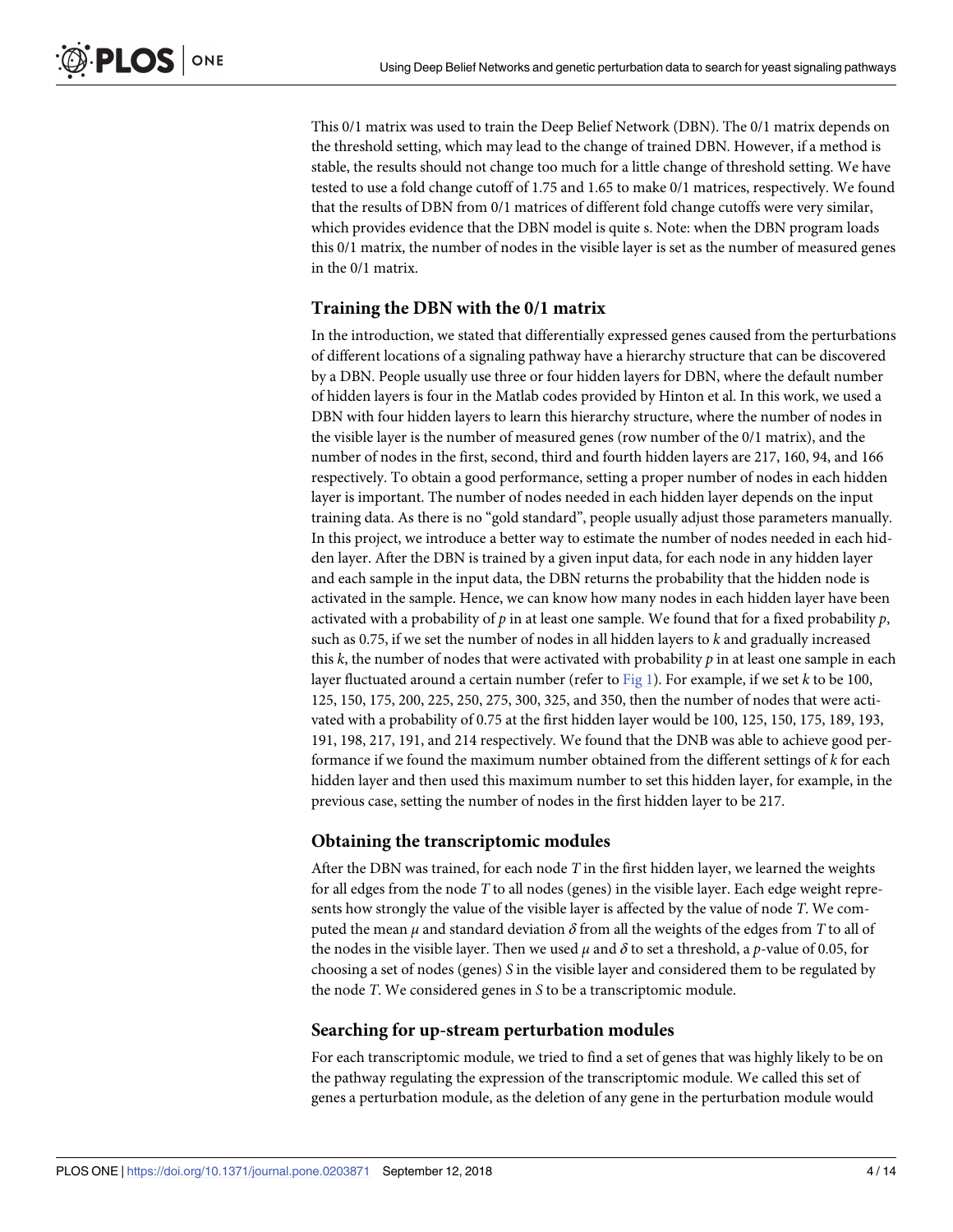

### **Hidden node setting test**

**Fig 1. Numbers of hidden nodes that were set and actually activated in all hidden layers.**

https://doi.org/10.1371/journal.pone.0203871.g001

perturb the expression of the corresponding transcriptomic module. We only considered genes that were deleted in the data set we collected. For each down-steam transcriptomic module, we **first** found a gene, *called the initial gene*, such that the deletion of the initial gene caused the most number of genes in the transcriptomic module to be differently expressed. We **then** iteratively added new genes into the solution such that every time a new gene was added, it would have the shortest average distance to all of the other genes in the previous solution. For a transcriptomic module, the distance between any two genes  $G_1$  and  $G_2$  was decided by the *normalized* expression level changes (normalized fold changes) of the genes in the transcriptomic module with the deletions of  $G_1$  or  $G_2$ , where the normalized fold change is defined as:

$$
norm(x) = \begin{cases} 2, & x \ge 1.7 \text{ and } p_{\text{-Value}} < 0.05 \\ 1.7, & x \ge 1.7 \text{ and } p_{\text{-Value}} \ge 0.05 \\ x, & -1.7 < x < 1.7 \\ -1.7, & x \le -1.7 \text{ and } p_{\text{-Value}} \ge 0.05 \\ -2, & x \le -1.7 \text{ and } p_{\text{-Value}} < 0.05 \end{cases}
$$

*:*

We normalized the fold changes of the gene expression levels as we wanted the fold change on a gene not to contribute to the distance if it is up- or down-regulated significantly in both gene deletions. As in the original data, the expression of a gene was considered to change significantly if the fold change was at least 1.7 and the *p*-value was less than 0.05, so we wanted to distinguish cases of *p*-value  $\geq$  0.05 and *p*-value < 0.05. When the fold change is at least 1.7, we set the value to be ±2 when the *p*-value*<*0.05. Specifically, suppose that the transcriptomic module has genes  $g_1, g_2, \ldots, g_t$ ; the deletion of  $G_1$  would cause the expression changes of those *t* genes to be  $u_1, u_2, \ldots, u_t$ , and the deletion of  $G_2$  would cause the expression change of those *t* genes to be  $v_1, v_2, \ldots, v_i$ ; then the distance of  $G_1$  and  $G_2$  would be the minimum Euclidean distances between vectors  $(u_1, u_2, \ldots, u_t)$  and  $(v_1, v_2, \ldots, v_t)$  and the Euclidean distances between vectors  $(u_1, u_2, \ldots, u_t)$  and  $(v_1, v_2, \ldots, v_t)$ . We consider the Euclidean distances between vectors  $(u_1, u_2, \ldots, u_t)$  and  $-(v_1, v_2, \ldots, v_t)$  as the deletion of a gene on the pathway may inhibit the signal while the deletion of another gene on the pathway may enhance the signal. Therefore, the expression changes of genes regulated by a pathway may be in the reverse direction for the deletion of different genes on the same pathway.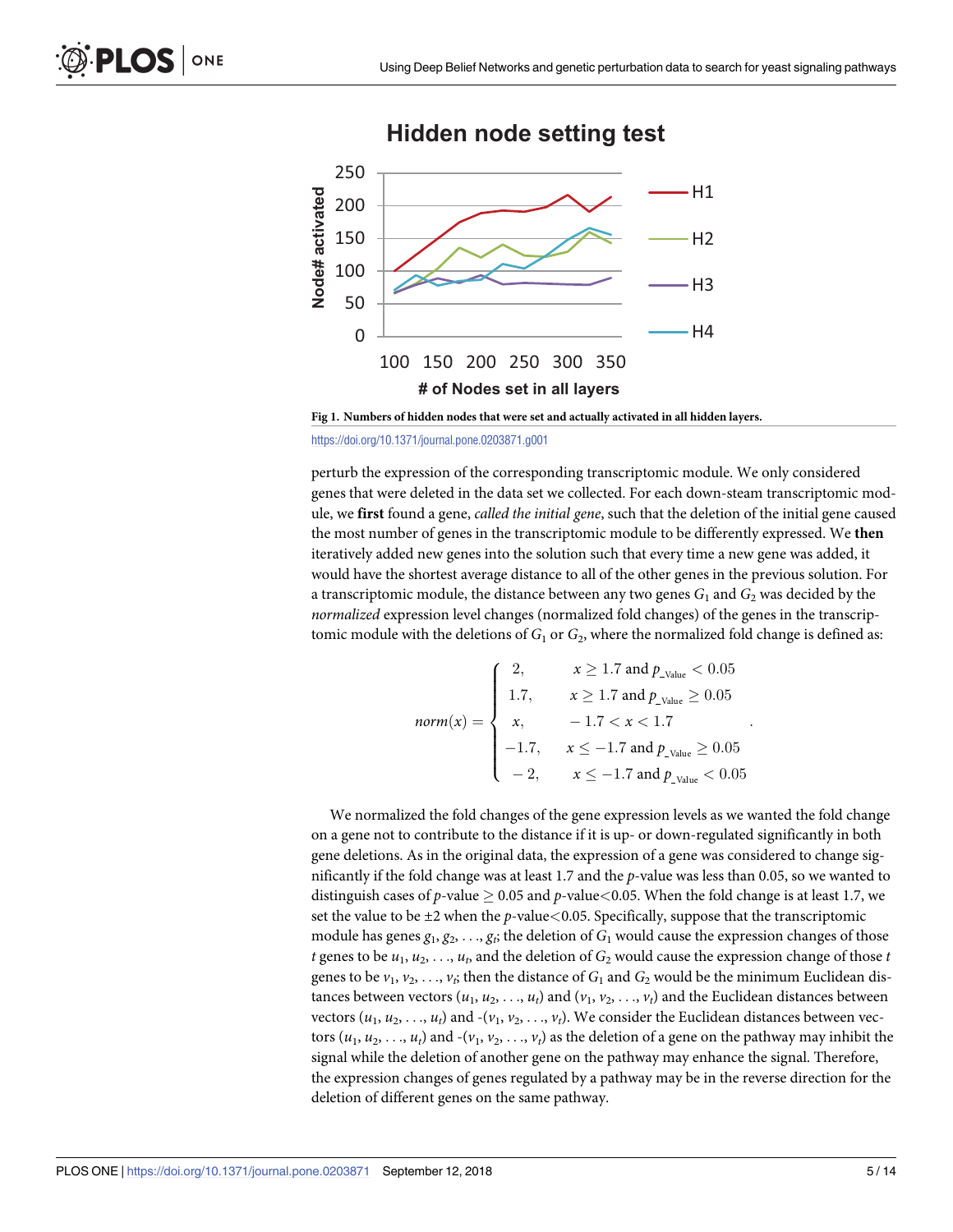#### **Results**

We obtained 217 transcriptomic modules. Correspondingly, we found 217 up-stream perturbation modules. In this section, we first give a systematic evaluation of the transcriptomic and perturbation modules. We then present more detail of some of our perturbation modules.

In our hypothesis, genes in a transcriptomic module are highly likely to be regulated by a pathway or even by a transcription factor. Hence, to evaluate our transcriptomic modules, we first determined whether genes in a transcriptomic module were enriched in genes regulated by known transcription factors. Then we investigated whether the genes in the transcriptomic modules were functionally coherent.

#### **Verifying transcriptomic modules with transcription factors**

In the gene expression data that we collected, there existed deletions of 67 transcription factors that caused at least 10 genes to be differently expressed. As a result, we could obtain genes that are regulated by those 67 transcription factors. Using enrichment analysis, we first checked the overlap of genes in the transcriptomic modules with genes regulated by those 67 transcription factors. Remember that genes in each transcriptomic module are regulated by a node in the first hidden layer. After the DBN was trained using given training data, we obtained information about the probability that a node in the first hidden layer would be activated in each sample in the training data. We chose the 0.95 as the confidence threshold to decide if a node in the first hidden layer would be activated in a sample. Hence, we obtained information about how many times a node in the first hidden layer was activated in the training data.

By intuition, we know that if a node *h* is activated in only a very few or even no samples, then the weights from the node *h* to all nodes in the visible layer will not be well trained. Therefore, genes in transcriptomic modules regulated by the node *h* should be less reliable than genes in transcriptomic modules regulated by a node that is activated many times. Our results supported this hypothesis. We split our transcriptomic modules into three groups according to the number of activations of their corresponding nodes in the first hidden layer, i.e. modules in group 1, 2, and 3 are regulated by nodes that are activated 0, between 1 and 30, and more than 30 times, respectively. Our results show that the average enrichment *p*-values (negative log value with base 2) for transcriptomic modules in group 1, 2, and 3 were 22.03, 42.21, and 101.2, respectively (refer to Fig 2). Looking back to the original space, on average, the enrichment *p*-values for transcriptomic modules in group 2 were 9.8×10<sup>5</sup> fold better than those for transcriptomic modules in group 1, and the enrichment *p*-values for transcriptomic modules in group 3 were  $5.7 \times 10^{17}$  fold better than those for transcriptomic modules in group 2.

#### **Verifying transcriptomic modules using Gene Ontology (GO)**

We also verified our transcriptomic modules using Gene Ontology to determine whether the genes in each transcriptomic modules were functionally coherent. As we supposed that the genes in each transcriptomic module are regulated by a signaling pathway, they should be functionally coherent. For each transcriptomic module, we searched for a GO term such that genes in the transcriptomic modules were most enriched in the GO term, i.e. had the minimum *p*-value for the hypergeometric test. We still compared the enrichment *p*-values (negative log value with base 2) for the transcriptomic modules in the three groups above. These results also showed that the transcriptomic modules in group 3 had the best enrichment *p*-values, where the average *p*-values (in log space) for the transcriptomic modules in group 1, 2, and 3 are 14.38, 17.36, and 24.02, respectively (refer to Fig 3). A global enrichment analysis of top 20 most enriched GO terms and their matched transcriptomic modules can be found at S1 Fig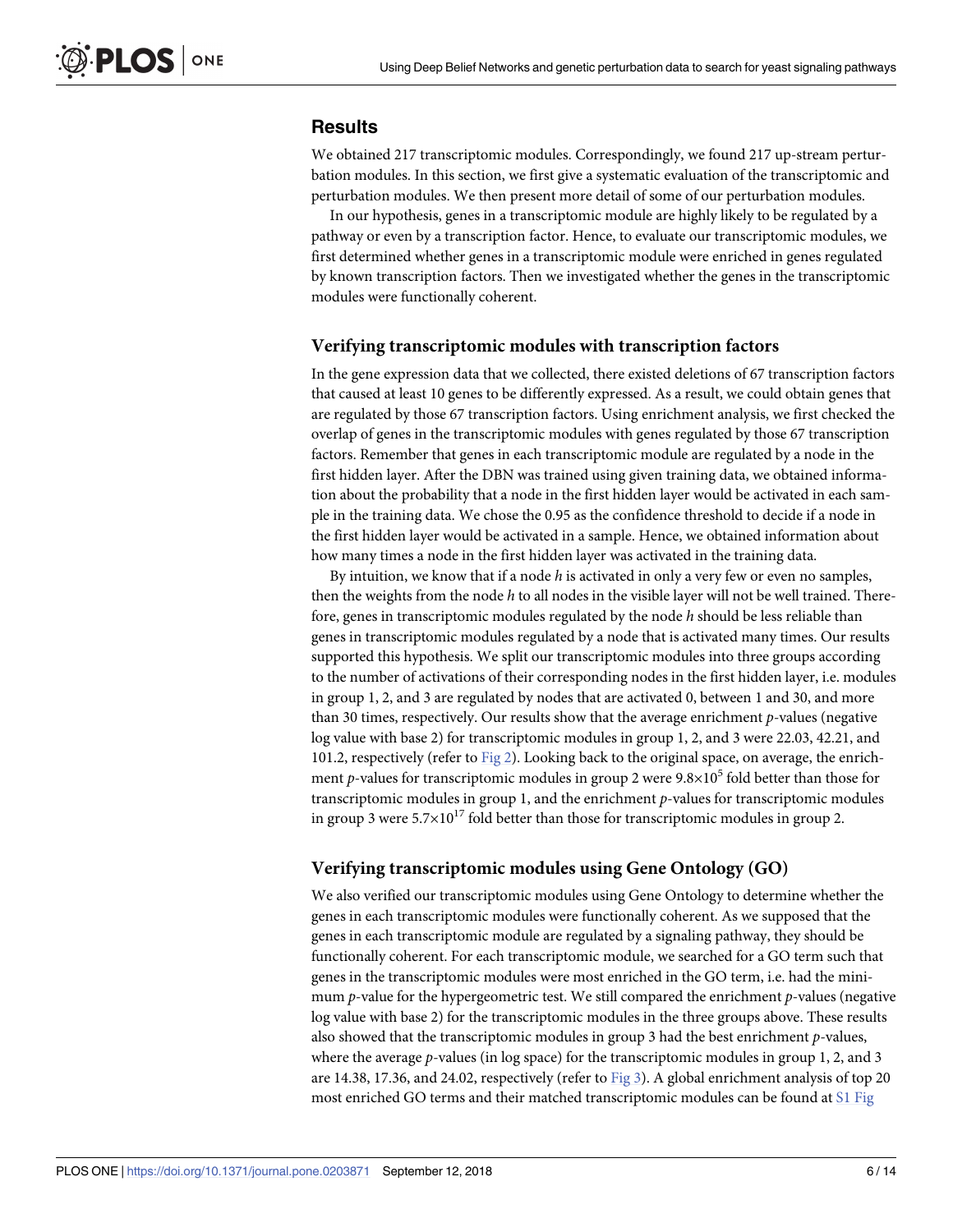

Fig 2. Comparing the TF enrichment analysis of genes regulated by the first layer hidden nodes with different **activation numbers.**

The result shows that many top 20 enriched GO terms are related to metabolic process and some transcriptomic modules can be significantly enriched in more than one GO term.

#### **Verifying perturbation modules using protein-protein interactions (PPIs)**

According to our hypothesis, the genes in each perturbation module are highly likely to be on the same signaling pathway. As PPIs are important for signal transduction  $[16, 17]$ , we expected that there would be more PPIs among genes in our perturbation modules than among genes that are obtained using a random process. As the lengths of signaling pathways are usually not very long, the sizes of perturbation modules should not be too large. To test our



Fig 3. Comparing the GO enrichment analysis of genes regulated by the first layer hidden nodes with different **activation numbers.**

https://doi.org/10.1371/journal.pone.0203871.g003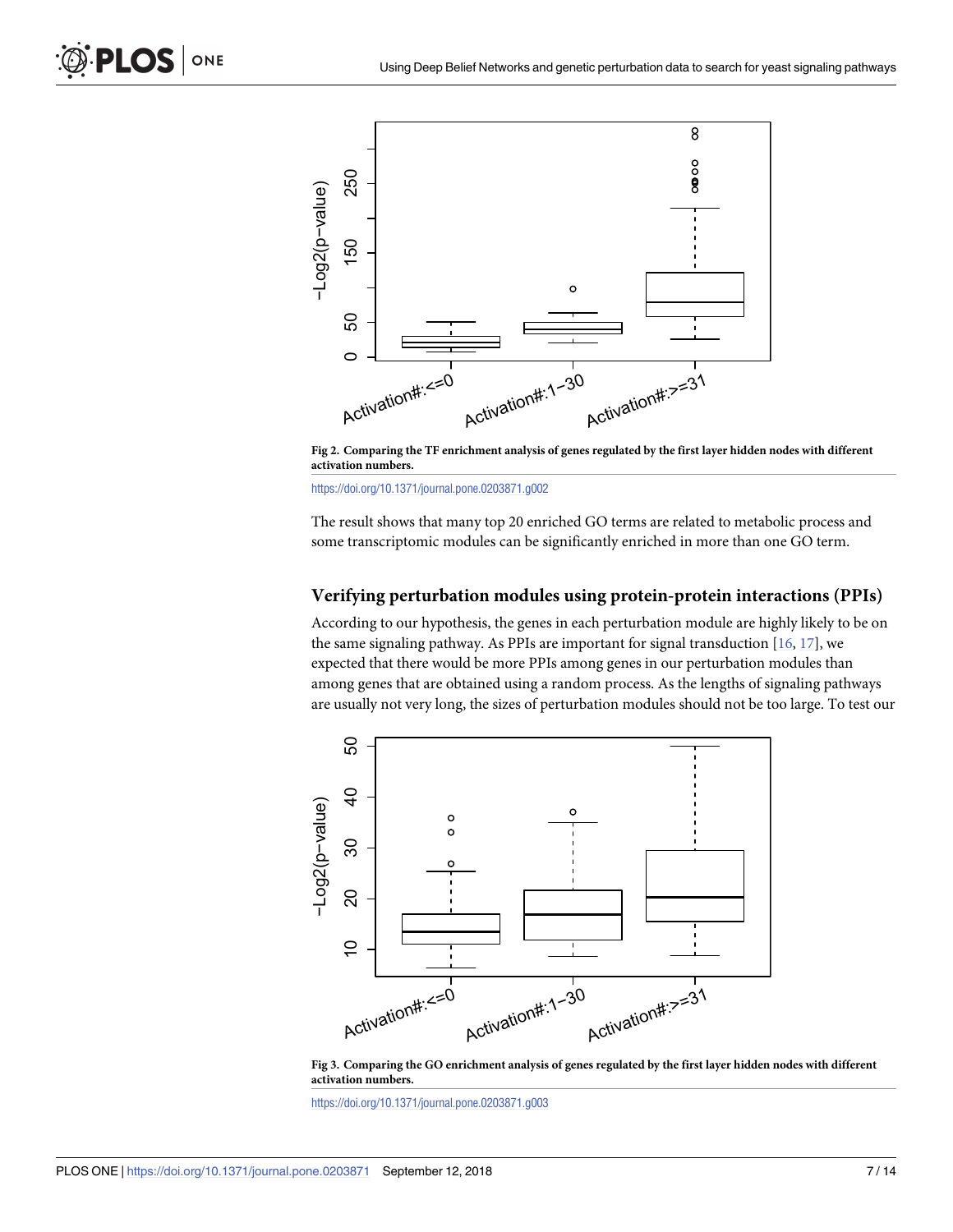

**Fig 4. Comparing the PPI density of genes in perturbation modules obtained from different methods.**

model, we fixed the size of the perturbation modules to 10. The results agree with our expectation (refer to Fig 4). We found that the average PPI density, i.e. the ratio of the actual PPI number and total number all gene pairs, for 10 genes randomly chosen from the deleted genes in the expression data set was 0.034 (marked as "Rand") while the average density for genes from our perturbation module was 0.33 (Marked as "Module\_genes"). If we use the same algorithm for finding our perturbation modules, but instead of constraining genes in the transcriptomic modules we use all genes to search for 10 genes, the average PPI density is only 0.27. Hence, by using only the genes in the transcriptomic modules to search for perturbation modules, we can greatly improve performance in terms of PPI density.

#### **Verifying perturbation modules using Gene Ontology (GO)**

We also verified our perturbation modules using Gene Ontology and found that results of the analysis of our perturbation was similar to those of the analysis using PPI density. The average enrichment *p*-values (negative log value with base 2) of random perturbation modules was 9.48 while the average enrichment p-values of our perturbation modules was 25.50, where the difference was  $6.65 \times 10^4$  in the original space. In the sample time, the average enrichment for perturbation modules obtained from all genes was 18.76 (refer to Fig 5). Hence, the GO analysis also proved that transcriptomic modules could be greatly helpful in finding perturbation modules. A global enrichment analysis of top 20 most enriched GO terms and their matched perturbation modules can be found at  $S2$  Fig GO enrichment analysis also shows that the normalization of fold change also improve the performance of the perturbation module finding (refer to S3 Fig).

#### **Literature search revealed that genes in our perturbation modules are functionally coherent**

We conducted a literature search to study genes in our perturbation modules and found that the genes in our perturbation modules are functionally coherent. As the literature search has to be done manually, it is hard to verify many modules. In this section, we only report the results of literature search for two perturbation modules. One perturbation module, denoted as Module-30, has genes BIM1, JNM1, MMS22, NPL3, RAD18, RAD50, RAD52, RMI1, SGS1,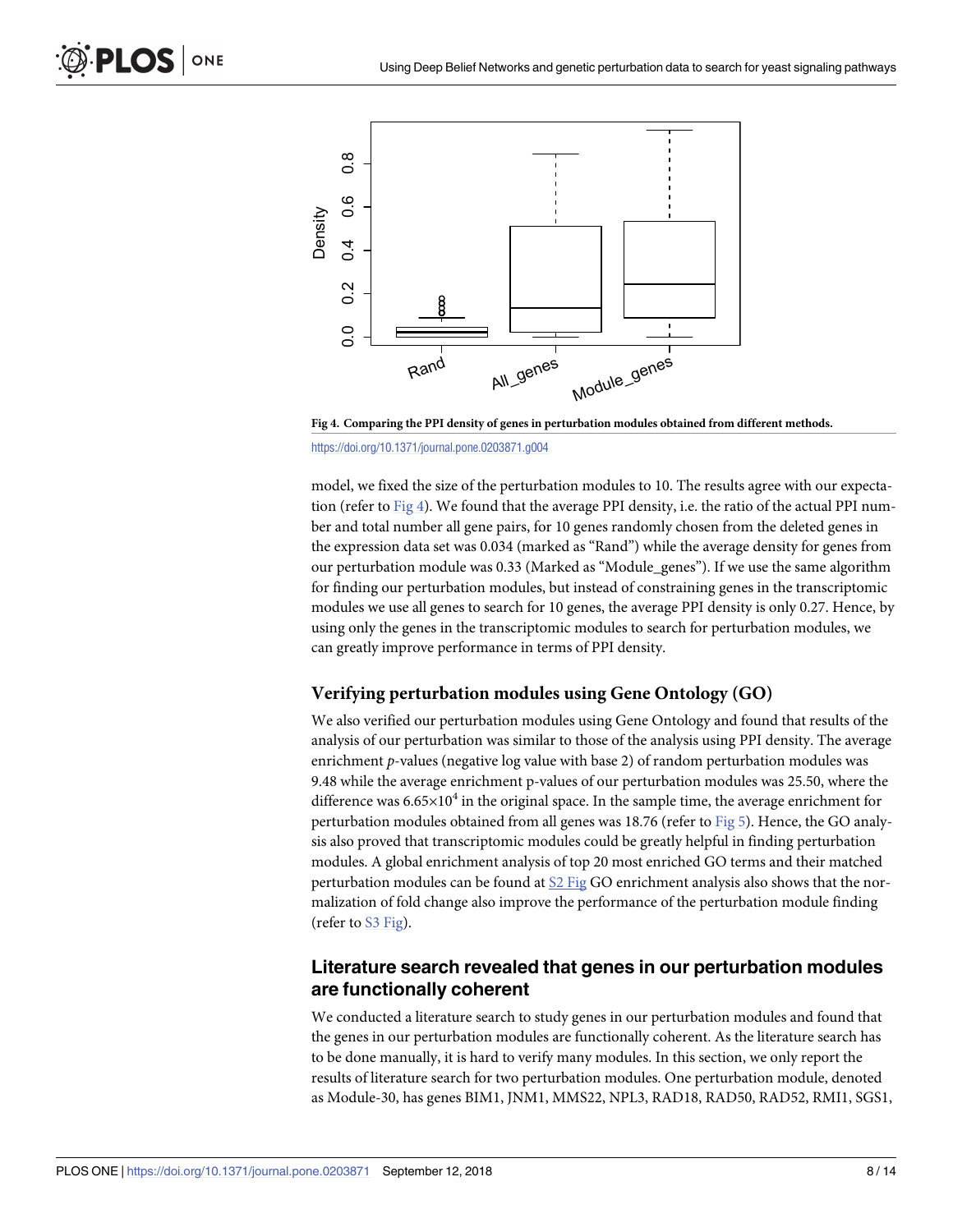

**Fig 5. Comparing the GO enrichment analysis of genes in perturbation modules obtained using different methods.**

and TOP3. There exist many protein-protein interactions among these10 genes (refer to Fig 6). We found that 9 of these 10 genes are associated with the cell cycle. Voncken et al. found that BIM1 is cell cycle-regulated and associated with the  $G(1)$ -phase of the cell cycle [18]. McMillan [19] and Wang [20] et al. revealed that JNM1 regulates the spindle orientation during the mitotic cell cycle. Vaisica et al. showed that the deletion of MMS22 caused an abnormal cell cycle [21]. Dovey et al. also verified that the loss of MMS22 had an impact on the S- and G2-phases of the cell cycle [22]. Bi et al. showed that RAD18 regulates the recovery from Sphase checkpoint-mediated arrest [23]. Zhu [24] and Gatei et al. [25] found that RAD50 is related to cell cycle regulation. Lisby discovered that RAD50 is associated with the DNA repair and recombination centers during the S-phase of the cell cycle [26]. Xu et al. presented that RMI1 is related to the M-phase of the cell cycle [27]. Balogun et al. found that the loss of SGS1 significantly impairs activation of cell cycle arrest [28]. Mankouri et al. showed that TOP3 is required for normal S-phase progression after DNA damage [29]. Therefore, it is highly likely that genes in Module-30 regulate the cell cycle.

In another of our perturbation modules, denoted as Module-80 (refer to Fig 7), a literature search showed strong evidence that this perturbation is associated with the function/pathway related to DNA damage as all 10 genes in the Module-80 have been proven to be related to DNA damage. For example, Sharp [30] and Hu [31] et al. found that ASF1 is related to DNA damage. Clausing et al. showed that BUR2 is associated with functions of DNA repair [32]. Fumasoni et al. presented that the DNA damage tolerance relies on CTF4 [33]. Crabbé et al. indicated that CTF18 is essential for DNA damage control [34]. Dovey et al. verified that loss of MMS22 results in the accumulation of spontaneous DNA damage. Xu et al. presented that MRC1 is required for DNA damage checkpoint activation [35]. Karras et al. found the regulation of the RAD6 pathway to DNA damage [36]. Hedglin et al. studied RAD6 activity related to DNA damage tolerance [37]. Chahwan [38] and Roset [39] et al. presented an association of RAD50 to DNA damage. Sidorova and Breeden showed that SWI6 has a function in response to DNA damage [40]. Mankouri [29] and Mohanty [41] et al. presented that TOP3 is related to DNA damage. It is observed that the three genes MMS22, RAD50, and TOP3 of Module-80 are also in Module-30, which mainly regulates the cell cycle. Hence, it is very likely that these 3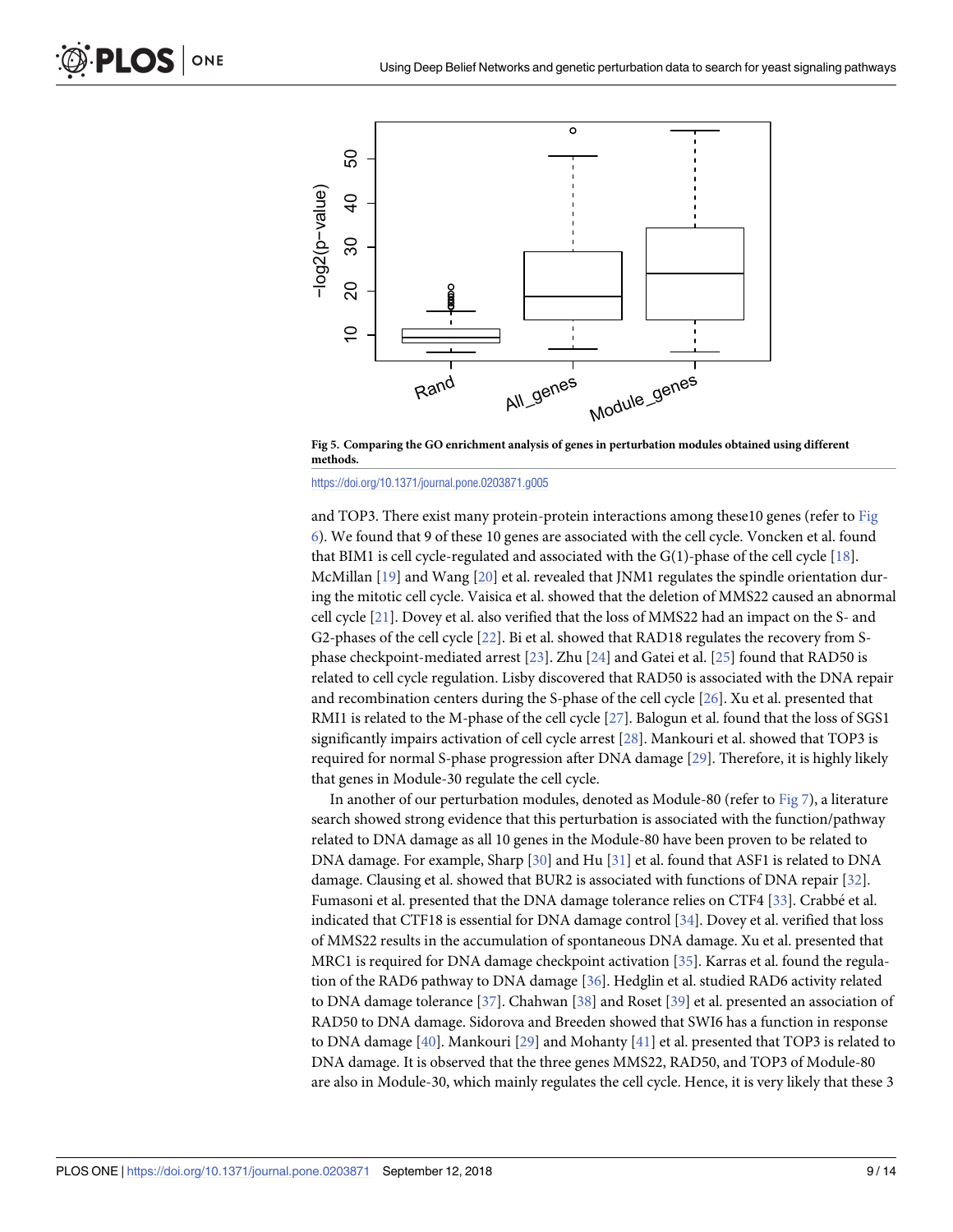

**Fig 6. Protein-protein interaction subnetwork of genes in the perturbation module-30.**

genes play multiple roles and genes in Module-80 are in a pathway that regulates a partial function of cell cycle–DNA damage.

We went back to check transcriptomic modules and found that these two perturbation modules and their corresponding transcriptomic modules were functionally coherent. Gene





https://doi.org/10.1371/journal.pone.0203871.g007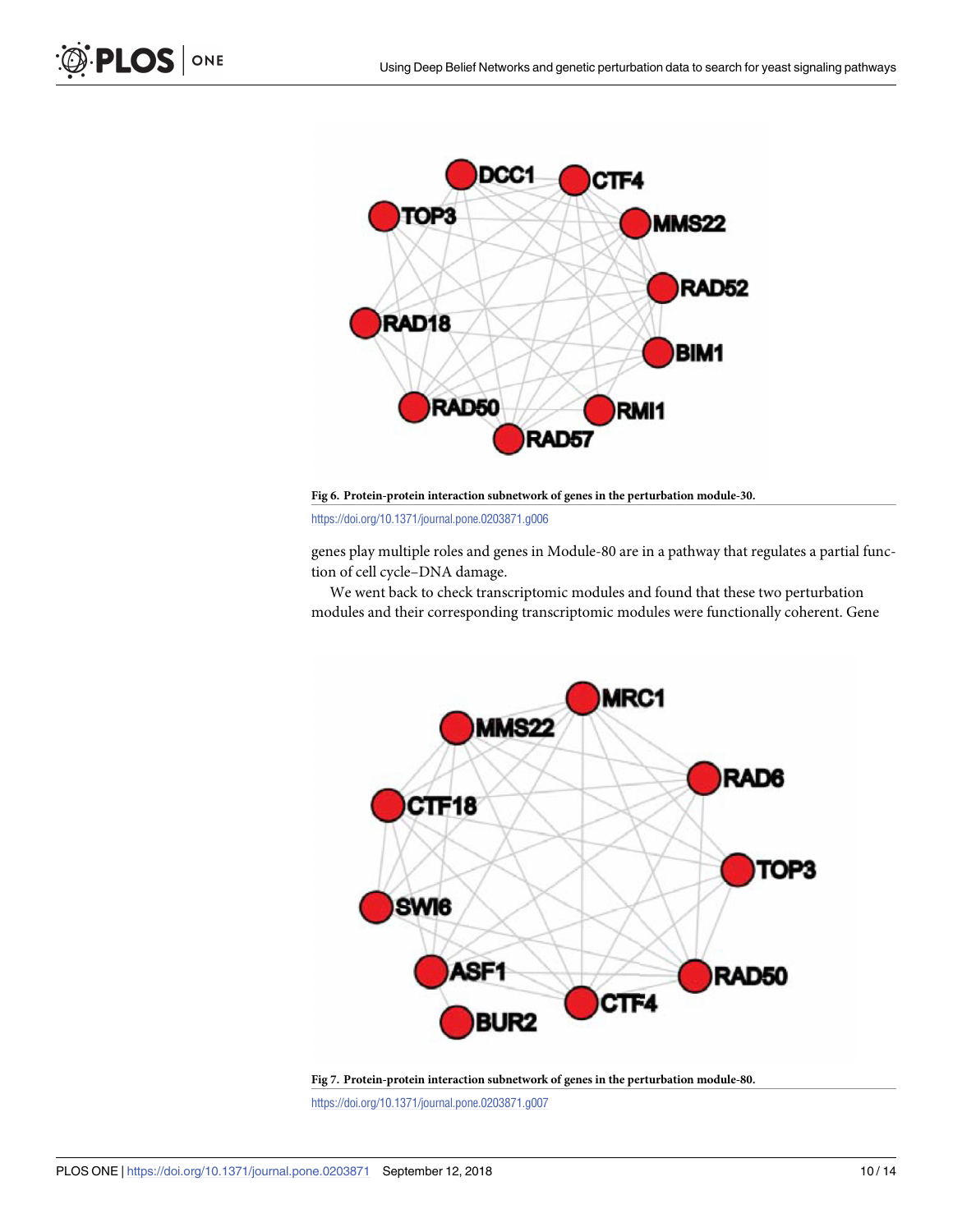Ontology analysis showed that many genes in the transcriptomic module corresponding to Module-30 are associated with the cell cycle process while many genes in the transcriptomic module corresponding to Module-80 are related to DNA damage, DNA repair, DNA integration etc.

#### **Conclusions**

We used the deep belief network to process the gene expression data and search for transcriptomic modules. One complexity that exists when using deep belief network is the parameter setting, i.e., how to set the proper number of hidden layers and number of nodes in each hidden layer. As there exists no "gold standard", people usually test different settings manually in order to find a setting that achieves a good performance. In this work, we found that for a given data set, if you gradually increased the number of nodes in each hidden layer, the number of nodes that were actually activated in each hidden layer was bounded by a certain number. In this work, we used those bounds to set the number of nodes in each hidden layer, which resulted in a good performance in terms of finding transcriptomic modules that are biologically meaningful.

The genetic perturbation data obtained from the gene deletions is a valuable resource for studying signaling pathways. The basic idea is that if the deletion of a gene perturbs a signaling pathway, then the expression levels of genes regulated by the pathway will change significantly. By comparing the expression profiles, we could obtain relevant information to decide if the deletions of two individual genes perturb a common signal. However, as 1) there exist some random perturbations, or even just because of that cells may be in the different phases of cell cycle, and 2) a gene/protein, such as CDC42, in a pathway can take roles in other pathways [42]. Hence, besides the genes regulated by the pathway, some other genes can also be differentially expressed in the gene deletion experiments, which causes problems if we are comparing the genome-wide expression profiles. In this work, in order to greatly reduce the above problems, we first found transcriptomic modules such that genes in each module are highly likely to be regulated by a common pathway. We then only compared the expression profiles on genes in transcriptomic modules. Our results showed that utilizing the intrinsic relation between the perturbation of a pathway and the expression changes of genes regulated by the pathway is very helpful for studying the signaling systems.

There exist other data sets that used small molecules or drugs to perturb cell signaling systems and obtained the expression profile changes of cells, such as CMap data [43, 44] and LINCS data [45, 46]. As those expression data were basically obtained from single perturbation, our new computational model can also be applied to those data to find what small molecules or drugs perturb the same pathway. As a result, clinicians have the option to target other genes in a pathway if targeting one gene in this pathway does not work for a patient in targeted therapy.

#### **Supporting information**

**S1 Fig. A global enrichment analysis of top 20 most enriched GO terms and their matched transcriptomic modules.** In order to more easily view the result, we have taken negative log values of enrichment p-values and then normalize them. (EPS)

**S2 Fig. A global enrichment analysis of top 20 most enriched GO terms and their matched perturbation modules.** In order to more easily view the result, we have taken negative log values of enrichment p-values and then normalize them. (EPS)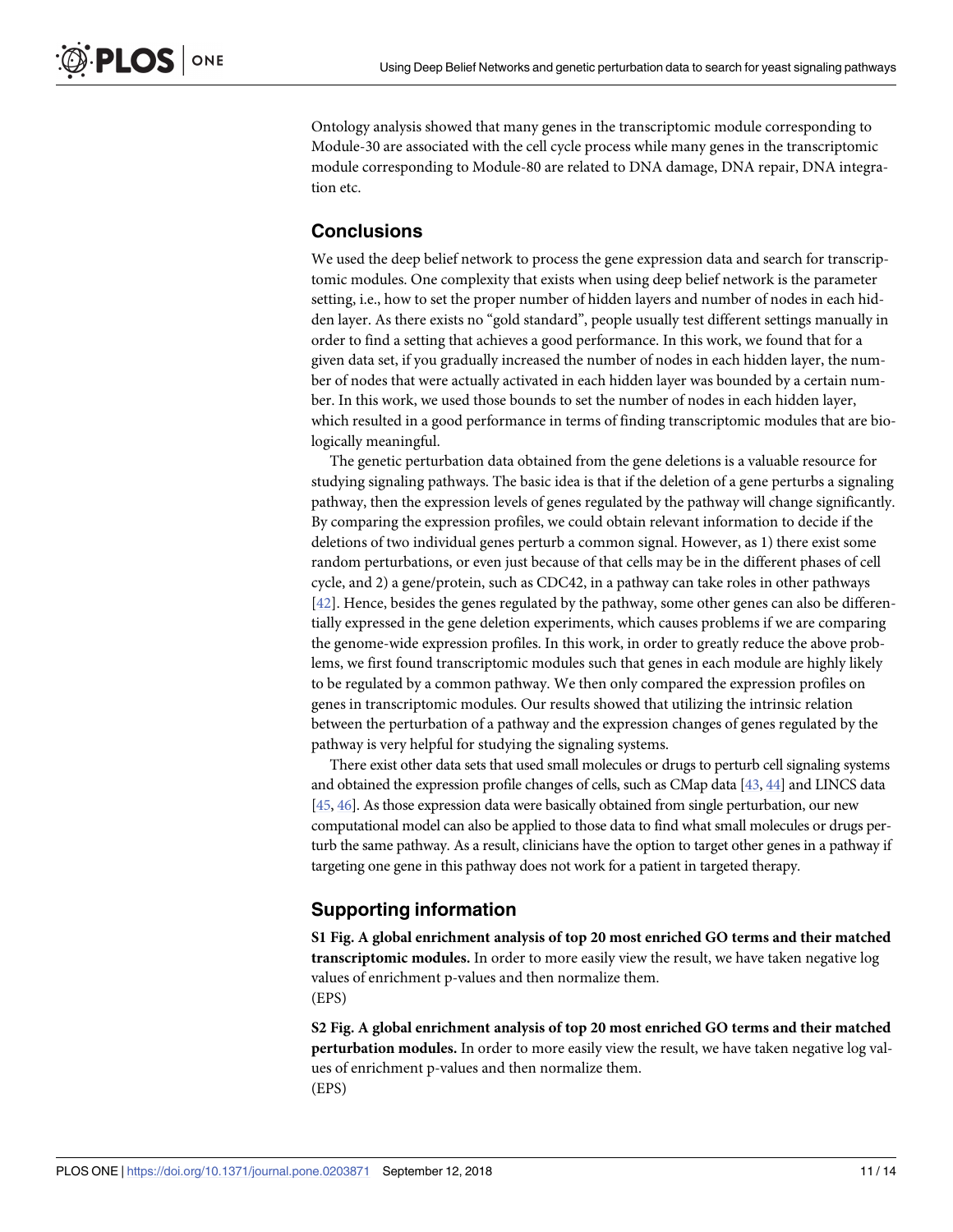**S3 Fig. Comparing the GO enrichment analysis of perturbation modules obtained from using binarized fold-change, original fold-change, and normalized fold-change.** (EPS)

#### **Acknowledgments**

This work was supported by U.S. National Library of Medicine (Grant R00LM011673 to Dr. Songjian Lu) and National Human Genome Research Institute (Grant U54HG008540 to Xinghua Lu). The funders had no role in study design, data collection and analysis, decision to publish, or preparation of the manuscript.

#### **Author Contributions**

**Conceptualization:** Songjian Lu, Xinghua Lu.

**Data curation:** Songjian Lu.

**Formal analysis:** Xiaonan Fan.

**Funding acquisition:** Songjian Lu.

**Investigation:** Songjian Lu.

**Methodology:** Songjian Lu.

**Project administration:** Songjian Lu.

**Software:** Songjian Lu, Lujia Chen.

**Validation:** Xiaonan Fan.

**Writing – original draft:** Songjian Lu.

**Writing – review & editing:** Songjian Lu, Xinghua Lu.

#### **References**

- **1.** Sebastian-Leon P, Vidal E, Minguez P, Conesa A, Tarazona S, Amadoz A, et al. Understanding disease mechanisms with models of signaling pathway activities. BMC systems biology. 2014; 8:121. https:// doi.org/10.1186/s12918-014-0121-3 PMID: 25344409; PubMed Central PMCID: PMC4213475.
- **2.** Whittaker S, Marais R, Zhu AX. The role of signaling pathways in the development and treatment of hepatocellular carcinoma. Oncogene. 2010; 29(36):4989–5005. https://doi.org/10.1038/onc.2010.236 PMID: 20639898.
- **3.** Dhillon AS, Hagan S, Rath O, Kolch W. MAP kinase signalling pathways in cancer. Oncogene. 2007; 26 (22):3279–90. https://doi.org/10.1038/sj.onc.1210421 PMID: 17496922.
- **4.** Hughes TR, Marton MJ, Jones AR, Roberts CJ, Stoughton R, Armour CD, et al. Functional discovery via a compendium of expression profiles. Cell. 2000; 102(1):109–26. PMID: 10929718.
- **5.** Kemmeren P, Sameith K, van de Pasch LA, Benschop JJ, Lenstra TL, Margaritis T, et al. Large-scale genetic perturbations reveal regulatory networks and an abundance of gene-specific repressors. Cell. 2014; 157(3):740–52. https://doi.org/10.1016/j.cell.2014.02.054 PMID: 24766815.
- **6.** Lenstra TL, Benschop JJ, Kim T, Schulze JM, Brabers NA, Margaritis T, et al. The specificity and topology of chromatin interaction pathways in yeast. Molecular cell. 2011; 42(4):536–49. https://doi.org/10. 1016/j.molcel.2011.03.026 PMID: 21596317; PubMed Central PMCID: PMC4435841.
- **7.** Liu Y, Zhao H. A computational approach for ordering signal transduction pathway components from genomics and proteomics Data. BMC bioinformatics. 2004; 5:158. https://doi.org/10.1186/1471-2105- 5-158 PMID: 15504238; PubMed Central PMCID: PMC526379.
- **8.** Hu X, Wei H, Zheng H. Identification of perturbed signaling pathways from gene expression data using information divergence. Molecular bioSystems. 2017. https://doi.org/10.1039/c7mb00285h PMID: 28702621.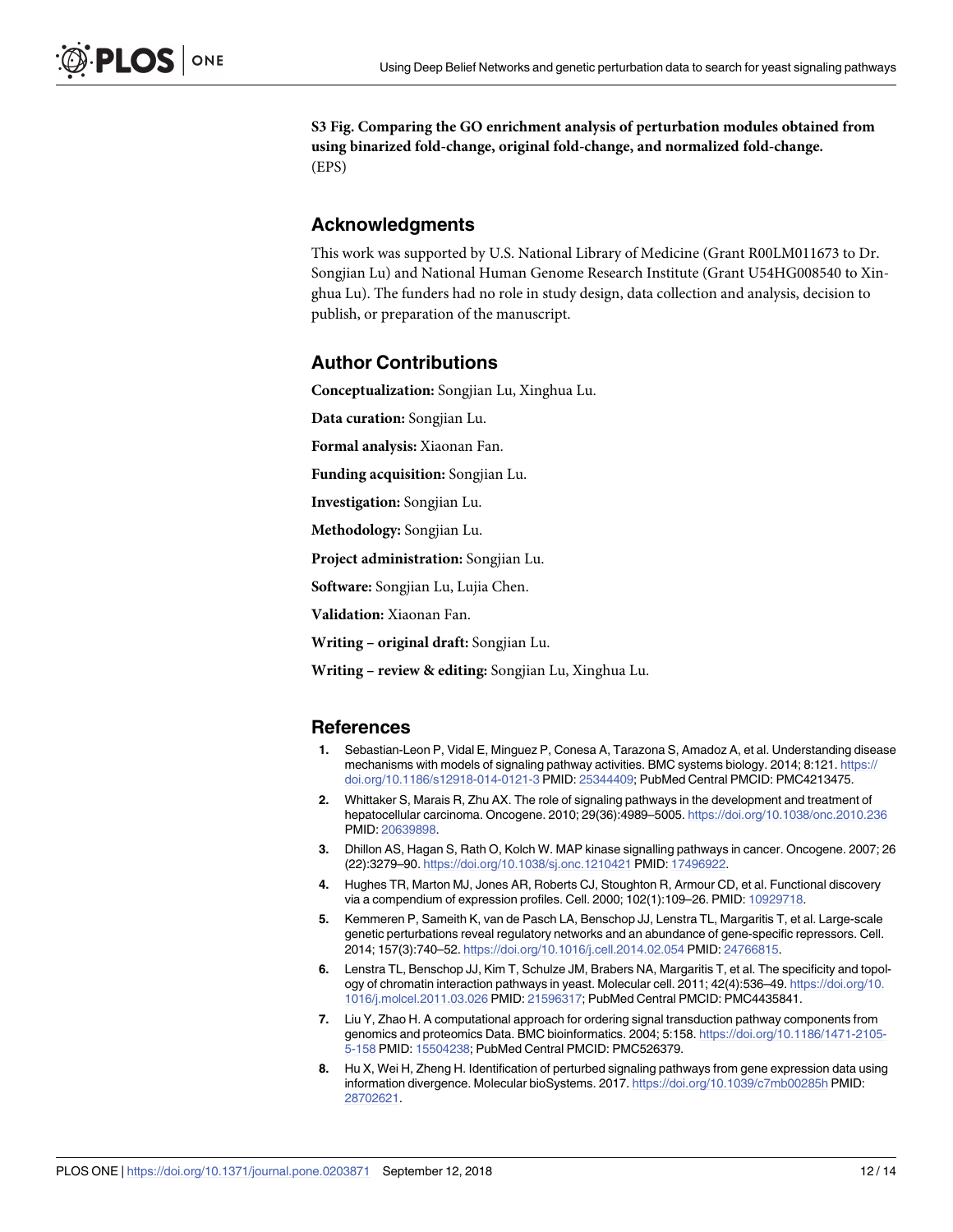- **9.** Steffen M, Petti A, Aach J, D'Haeseleer P, Church G. Automated modelling of signal transduction networks. BMC bioinformatics. 2002; 3:34. PMID: 12413400; PubMed Central PMCID: PMC137599.
- **10.** Zhao J, Zhang S, Wu LY, Zhang XS. Efficient methods for identifying mutated driver pathways in cancer. Bioinformatics. 2012; 28(22):2940–7. https://doi.org/10.1093/bioinformatics/bts564 PMID: 22982574.
- **11.** Huang R, Wallqvist A, Covell DG. Comprehensive analysis of pathway or functionally related gene expression in the National Cancer Institute's anticancer screen. Genomics. 2006; 87(3):315–28. https:// doi.org/10.1016/j.ygeno.2005.11.011 PMID: 16386875.
- **12.** Brosch T, Tam R. Efficient training of convolutional deep belief networks in the frequency domain for application to high-resolution 2D and 3D images. Neural computation. 2015; 27(1):211–27. https://doi. org/10.1162/NECO\_a\_00682 PMID: 25380341.
- **13.** Hinton GE, Salakhutdinov RR. Reducing the dimensionality of data with neural networks. Science. 2006; 313(5786):504–7. https://doi.org/10.1126/science.1127647 PMID: 16873662.
- **14.** Huang GB, Lee H, Learned-Miller E, editors. Learning hierarchical representations for face verification with convolutional deep belief networks. Proceedings of the 2012 IEEE Conference on Computer Vision and Pattern Recognition (CVPR); 2012; Washington, DC, USA.
- **15.** Ch'ng SI, Seng KP, Ang LM. Block-based Deep Belief Networks for face recognition. International Journal of Biometrics. 2012; 4(2).
- **16.** Herce HD, Deng W, Helma J, Leonhardt H, Cardoso MC. Visualization and targeted disruption of protein interactions in living cells. Nature communications. 2013; 4:2660. https://doi.org/10.1038/ ncomms3660 PMID: 24154492; PubMed Central PMCID: PMC3826628.
- **17.** Mayer BJ. Protein-protein interactions in signaling cascades. Methods in molecular biology. 2006; 332:79–99. https://doi.org/10.1385/1-59745-048-0:79 PMID: 16878686.
- **18.** Voncken JW, Schweizer D, Aagaard L, Sattler L, Jantsch MF, van Lohuizen M. Chromatin-association of the Polycomb group protein BMI1 is cell cycle-regulated and correlates with its phosphorylation status. Journal of cell science. 1999; 112 (Pt 24):4627–39. PMID: 10574711.
- **19.** McMillan JN, Tatchell K. The JNM1 gene in the yeast Saccharomyces cerevisiae is required for nuclear migration and spindle orientation during the mitotic cell cycle. The Journal of cell biology. 1994; 125 (1):143–58. PMID: 8138567; PubMed Central PMCID: PMC2120013.
- **20.** Wang Y, Hu F, Elledge SJ. The Bfa1/Bub2 GAP complex comprises a universal checkpoint required to prevent mitotic exit. Current biology: CB. 2000; 10(21):1379–82. PMID: 11084339.
- **21.** Vaisica JA, Baryshnikova A, Costanzo M, Boone C, Brown GW. Mms1 and Mms22 stabilize the replisome during replication stress. Molecular biology of the cell. 2011; 22(13):2396–408. https://doi.org/10. 1091/mbc.E10-10-0848 PMID: 21593207; PubMed Central PMCID: PMC3128540.
- **22.** Dovey CL, Russell P. Mms22 preserves genomic integrity during DNA replication in Schizosaccharomyces pombe. Genetics. 2007; 177(1):47–61. https://doi.org/10.1534/genetics.107.077255 PMID: 17660542; PubMed Central PMCID: PMC2013719.
- **23.** Bi X, Barkley LR, Slater DM, Tateishi S, Yamaizumi M, Ohmori H, et al. Rad18 regulates DNA polymerase kappa and is required for recovery from S-phase checkpoint-mediated arrest. Molecular and cellular biology. 2006; 26(9):3527–40. https://doi.org/10.1128/MCB.26.9.3527-3540.2006 PMID: 16611994; PubMed Central PMCID: PMC1447421.
- **24.** Zhu XD, Kuster B, Mann M, Petrini JH, de Lange T. Cell-cycle-regulated association of RAD50/MRE11/ NBS1 with TRF2 and human telomeres. Nature genetics. 2000; 25(3):347–52. https://doi.org/10.1038/ 77139 PMID: 10888888.
- **25.** Gatei M, Jakob B, Chen P, Kijas AW, Becherel OJ, Gueven N, et al. ATM protein-dependent phosphorylation of Rad50 protein regulates DNA repair and cell cycle control. The Journal of biological chemistry. 2011; 286(36):31542–56. https://doi.org/10.1074/jbc.M111.258152 PMID: 21757780; PubMed Central PMCID: PMC3173097.
- **26.** Lisby M, Rothstein R, Mortensen UH. Rad52 forms DNA repair and recombination centers during S phase. Proceedings of the National Academy of Sciences of the United States of America. 2001; 98 (15):8276–82. https://doi.org/10.1073/pnas.121006298 PMID: 11459964; PubMed Central PMCID: PMC37432.
- **27.** Xu C, Wang Y, Wang L, Wang Q, Du LQ, Fan S, et al. Accumulation and Phosphorylation of RecQ-Mediated Genome Instability Protein 1 (RMI1) at Serine 284 and Serine 292 during Mitosis. International journal of molecular sciences. 2015; 16(11):26395–405. https://doi.org/10.3390/ijms161125965 PMID: 26556339; PubMed Central PMCID: PMC4661824.
- **28.** Balogun FO, Truman AW, Kron SJ. DNA resection proteins Sgs1 and Exo1 are required for G1 checkpoint activation in budding yeast. DNA repair. 2013; 12(9):751–60. https://doi.org/10.1016/j.dnarep. 2013.06.003 PMID: 23835406; PubMed Central PMCID: PMC3769955.